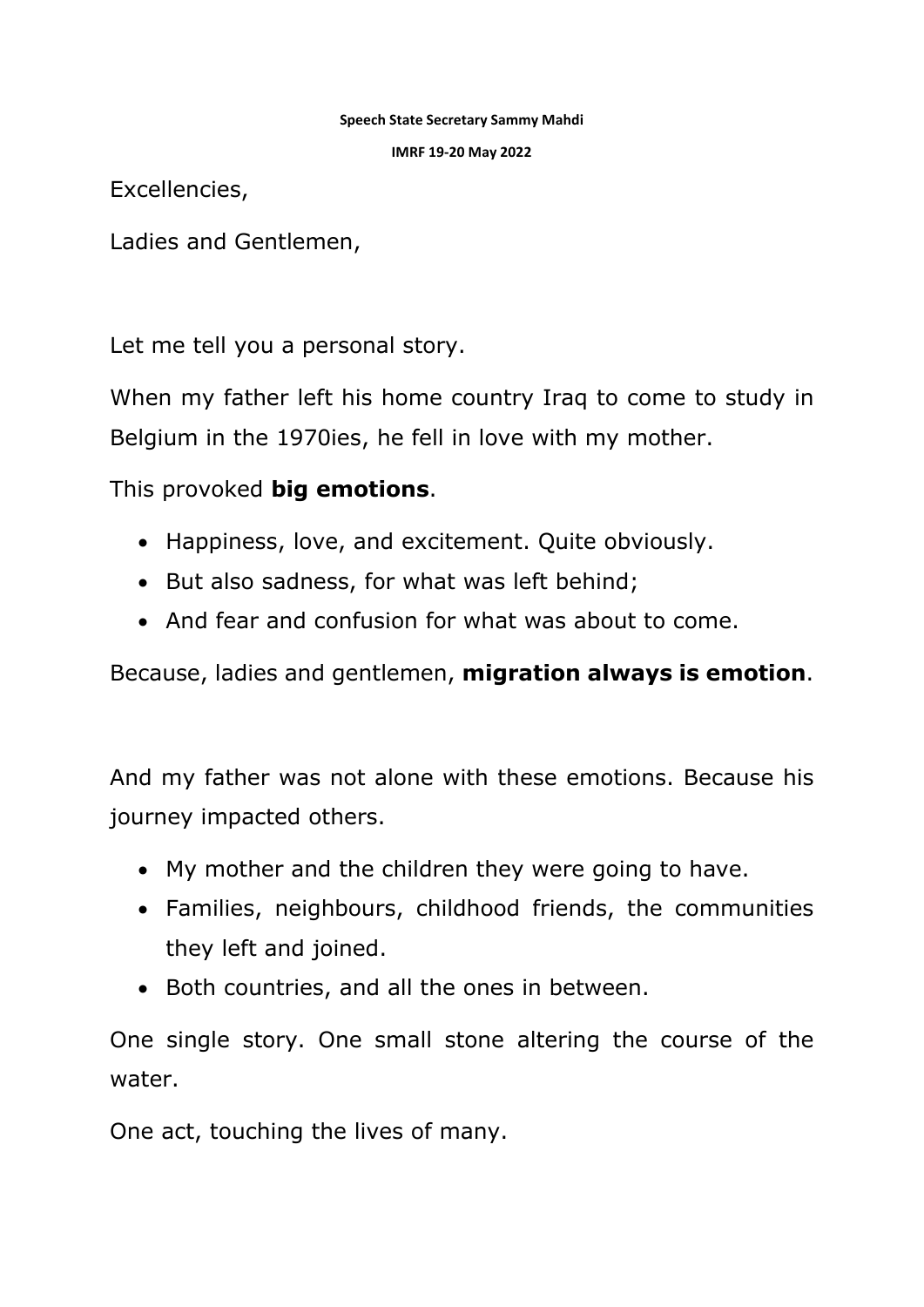## **And migration was emotion when four years ago, our leaders met in Marrakesh.**

In many of our home states, there was a debate about the Global Compact.

And in my home country, the federal government fell over its public endorsement of the GCM.

## **Migration is emotion. Because it is about people.**

About those who move, but also about those who never move.

About migrants and non-migrants

It is our job and duty, as politicians, to properly manage migration.

To try to remove social tensions. To provide for opportunities. But also to create order and rules.

My vision has been translated in a **national Belgian Action Plan,** that I am proud to present to you today.

This action plan focuses on **five GCM objectives**.

First, Belgium will continue to invest in **evidence-based policies**. Our policies can and should be further rationalized to result in more predictability.